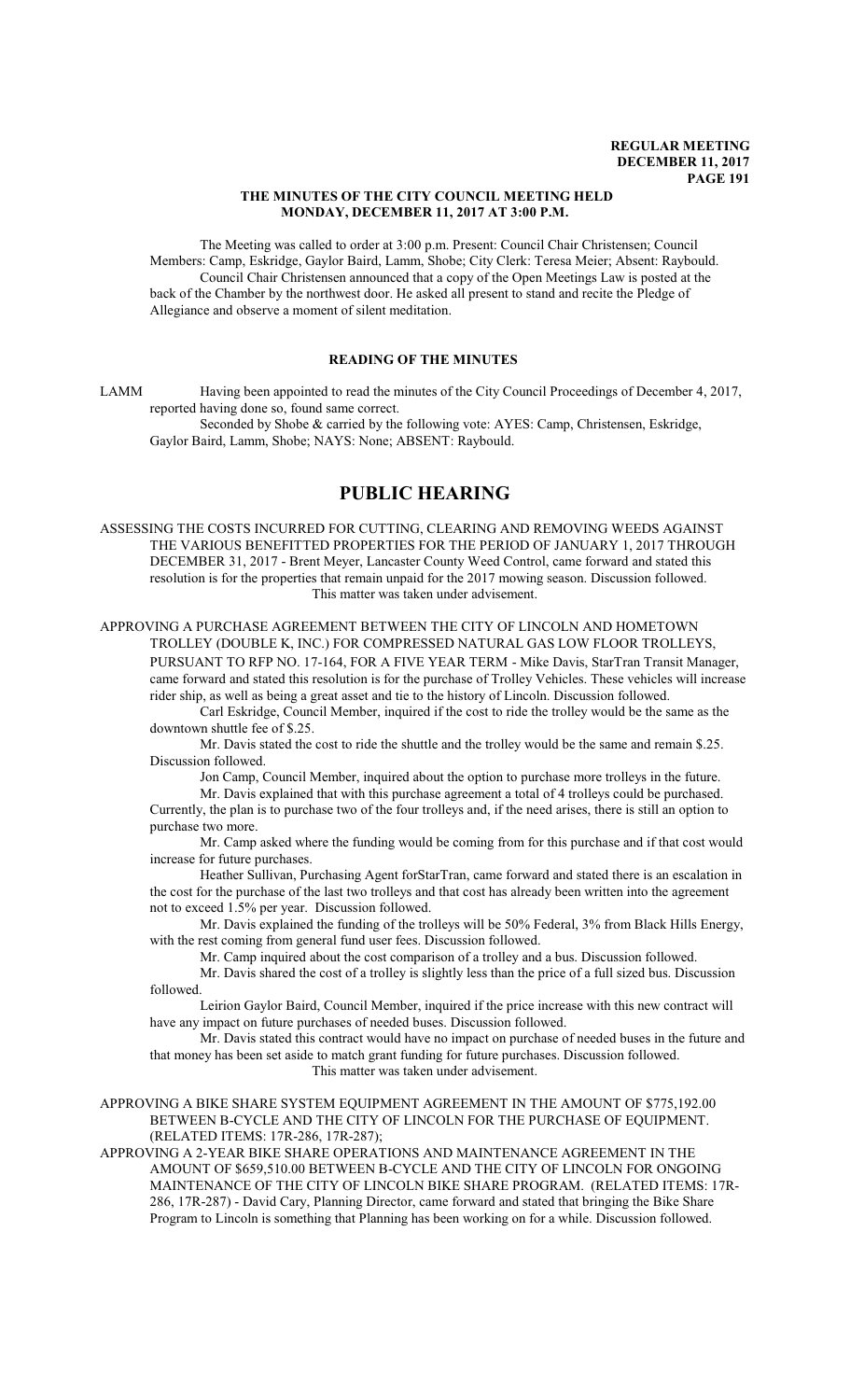Kellee Van Bruggen, Transportation Planner, came forward and stated that for the past three years they have been working through the Federal Grant process to get the needed funding to bring the Bike Share Program to Lincoln. For the equipment, we will be purchasing 18 stations and 100 bikes, this is for phase 1 of this project. Operations and maintenance, we will be working with B-Cycle who is subcontracting with Heartland Bike Share. They have experience with the bike share program in Omaha over the past few years. Discussion followed.

Ben Turner, Executive Director of Bike Share, 1144 N 11<sup>th</sup> Street, Suite B, Omaha, came forward saying currently, they have 35 stations and 199 bikes in Omaha for the Bike Share Program and are looking forward to working with Lincoln on this Program. Discussion followed.

Leirion Gaylor Baird, Council Member, inquired how many staff members would need to be hired. Discussion followed.

Mr. Turner shared they will have an Operations Director and this position will work in both Lincoln and Omaha, this will help to ensure that best practices are shared between the two communities. We will also hire a Memberships and Marketing Coordinator and a Lincoln City Manager. Discussion followed.

Ms. Gaylor Baird asked who is in charge of repairs and maintenance for this operation so if something goes wrong it will be taken care of quickly.

Mr. Turner said they will have a team of people available for any repair and maintenance issues. We will be scheduling about 70 to 80 hours a week of staff time, these hours will be devoted to the repairs of bikes and stations. Discussion followed.

Ms. Gaylor Baird inquired about the reduced number of bicycles purchased through the agreement, and where the rest will come from to reach the 100 bicycle total Lincoln is to have.

Ms. Van Bruggen explained that last week the Federal Highway Administration requested this amendment because of the Buy America Policy and Regulations. This amendment will only allow the purchase of 41 with the other 59 bikes needing to be purchased from local funds and sponsorships. At this time, sponsorships are lined up to purchase the remaining 59 bikes needed to reach the 100 bike total. Discussion followed.

Jon Camp, Council Member, asked if 70 to 80 hours a week for repairs and maintenance would really be necessary, that seems like a lot of hours. Discussion followed.

Mr. Turner stated part of the hours will be used to make sure all of the computers in the stations are running properly. Also, bikes will need to be redistributed at times to ensure bikes are available at all of the stations. With the way the Bike Share Program works, it will be necessary to re-balance the system and move bikes to stations that have less available. Even though the bikes are new, they still need regular maintenance to ensure they are in good working condition. Discussion followed.

Mr. Camp inquired about Lincoln paying \$100,000.00 more for this contract with fewer bikes than Omaha pays for more bikes.

Ms. Van Bruggen explained that \$57,000.00 dollars is for the start up costs to get this program up and running the first year and an additional \$306,000.00 dollars for the second year. Discussion followed.

Mr. Turner explained that the costs for these two contracts are different, because the agreements are different. As for Omaha, there are some shortcuts taken for the delivering of products to the Omaha area as stated in their contract, as well as, several other differences. Lincoln's contract doesn't contain any of these shortcuts. Discussion followed.

Mr. Cary shared that if you subtract the initial start up cost, the fee for this contract is roughly \$300,000.00 for the two years. It is not exactly equal for the first and second year, with different things going on each year, that makes the fees slightly different. This contract is fully loaded to make sure this is something that Lincoln wants. We are expecting to get 1/3 of the cost for this program from users fees charged. We will continue to work on getting sponsorships for this program, which will be an ongoing process. Discussion followed.

Mr. Camp asked about the cost per bike for this program.

Ms. Van Bruggen stated the bikes are roughly around \$1,100.00 dollars each with an additional fee of \$55.00 dollars for shipping and another \$55.00 for the branding of each bike. Discussion followed.

Cyndi Lamm, Council Member, inquired what the anticipated percentage from sponsorships would be over time. Discussion followed.

Ms. Van Bruggen stated the sponsorship at this time is at about 1/3 for this program and now that there is a better idea of what the costs will be for the ongoing operations and maintenance of this program, we have decided to diversified our sponsorship levels. We have decided that we want to have more than just the platinum level for sponsors, so we are adding gold, silver and bronze levels. Discussion followed.

Sarah Peetz, Vice President for Community Outreach, came forward in favor of this program. Discussion followed.

Khushbaht Abdulloev, Spreetail, 2021 Transformation Drive, Suite 2500, came forward in favor of this bike share program. Discussion followed.

This matter was taken under advisement.

APPROVING AN INTERLOCAL AGREEMENT BETWEEN THE RAILROAD TRANSPORTATION SAFETY DISTRICT AND THE CITY TO TRANSFER FUNDING TO THE RTSD FUNDING FOR THE 33 $^{\text{\tiny RD}}$  & CORNHUSKER PROJECT AND TO ACCEPT THE OWNERSHIP AND MAINTENANCE OF THE SAFETY IMPROVEMENTS IN THE AREA - Roger Figard, Railroad Transportation Safety District (RTSD), came forward and shared the RTSD completed a study to improve safety and reduce some of the congestion at the  $33<sup>rd</sup>$  & Cornhusker crossing. The next phase of the project is to study and develop a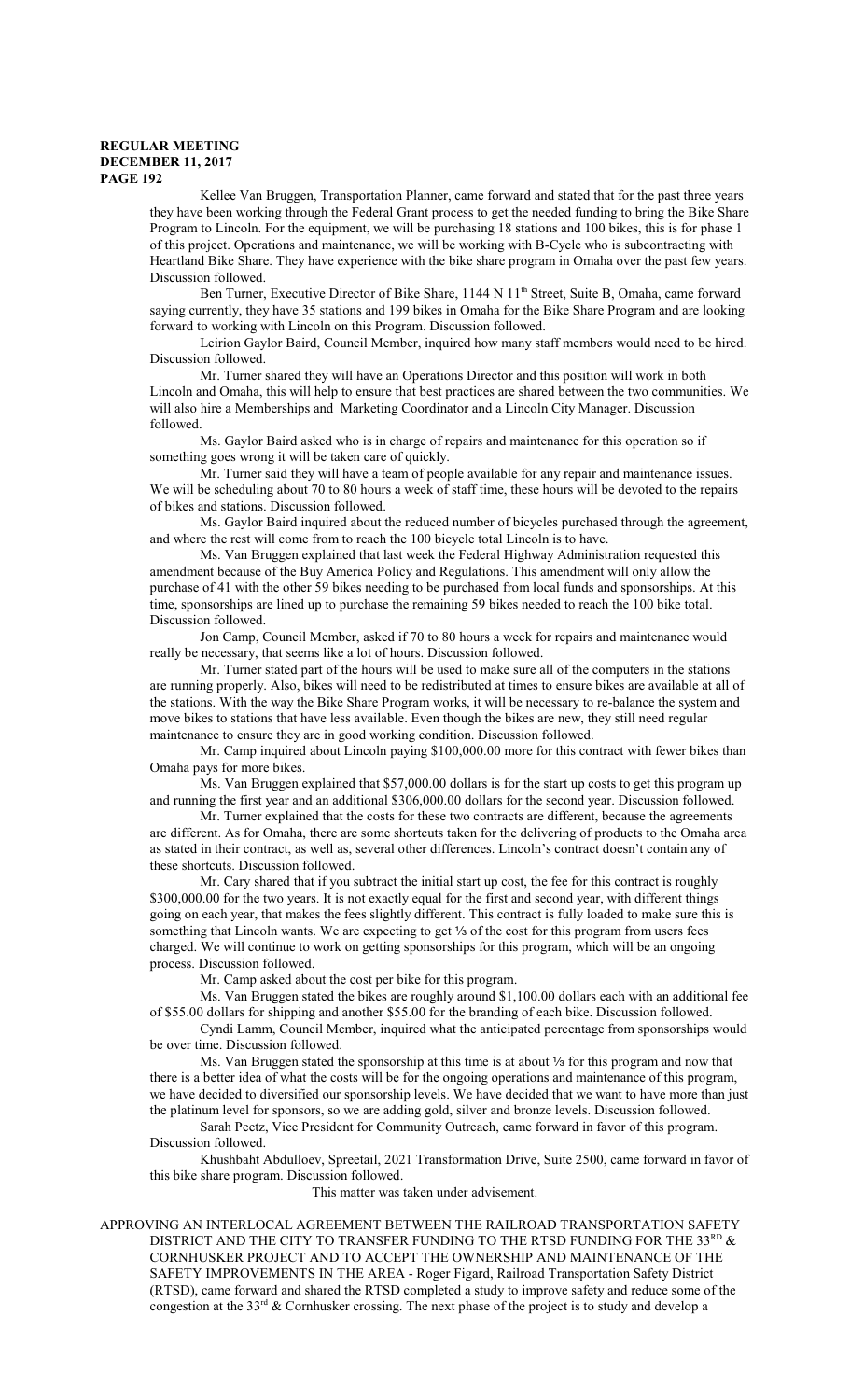Subarea Plan and a Corridor Plan then evaluate the Salt Creek floodplain as it relates to these plans. The City is proposing to pay the direct cost of the Subarea Plan, Corridor Enhancement Plan, and Floodway and Floodplain Analysis which is \$330,350.00. This would be about 1/3 of the cost for this year long study. Discussion followed.

Leirion Gaylor Baird, Council Member, inquired if this contract was the product of an RFP process. Discussion followed.

Mr. Figard confirmed this contract was the product of the RFP process. Discussion followed. Ms. Gaylor Baird inquired about the source of revenue for the contribution.

Mr. Figard explained that Planning would contribute \$100,000.00, Watershed Management has a little over \$50,000.00 and then Engineering Services, Miscellaneous Contractual Services, will pick up the rest. Discussion followed.

Jon Camp, Council Member, stated that the remaining  $\frac{2}{3}$  of the cost for this study would be coming from tax payers.

Mr. Figard confirmed that was correct. Discussion followed.

This matter was taken under advisement

IDENTIFYING AND DECLARING THE AREA GENERALLY LOCATED ALONG SOUTH 48<sup>th</sup> STREET BETWEEN CALVERT STREET AND PIONEERS BOULEVARD AS THE SOUTH 48<sup>TH</sup> STREET BUSINESS AREA AND APPROVING APPOINTMENT OF LYNN FISHER, JEANNE VUKO, MATTHEW ROQUE, KEN BOUGGER, AND TERRY BOCK AS THE MEMBERS OF THE BUSINESS IMPROVEMENT BOARD - David Landis, Urban Development Director, came forward and stated the language for a BID had been drafted years ago and at that time it was stated that it would be allowed for a maximum growth of 5% from one year to the next. So, when you have a 12 to 15% growth in landscaping proposals the only choice is to downsize what we do for the BID to ensure the rules are being followed. We have had the discussion with College View on how they would like to move forward with this. State Law doesn't permit adjustments to the BID. What State Law will allow is for the creation of a new BID and that is what College View has decided to do. Discussion followed.

This matter was taken under advisement.

CREATING SEWER DISTRICT NO. 1189 FOR THE PURPOSE OF CONSTRUCTING A SEWER DISTRICT TO SERVE SEVEN PROPERTIES AND ASSESSING THE COSTS THEREOF AGAINST THE BENEFITTED PROPERTIES - Susie Filipi, Engineering Services, came forward saying Purina Mills is the requestor for this sewer district. At the time the plant was built, it was located outside city limits and constructed a private septic system. This area was annexed in 2005 and this proposed project would allow seven property/business owners to connect to the city sewer lines for an estimated cost of \$34,000.00 dollars per property, and each property owner would have up to 20 years to pay for their portion. The Wastewater Department would pay for design and engineering costs while property owners would pay for the actual construction cost, with the proposed completion in 2018. Discussion followed. This matter was taken under advisement.

TEXT AMENDMENT 17015 – AMENDING TITLE 27 OF THE LINCOLN MUNICIPAL CODE (THE "ZONING ORDINANCE") BY AMENDING SECTION 27.02.020 TO ADD A DEFINITION FOR ACCESSORY DWELLING; BY AMENDING SECTION 27.02.040 TO ADD A DEFINITION FOR CONDITIONED AREA; BY AMENDING SECTION 27.06.020 TO PROVIDE THAT IN THE R-1 THROUGH R-4 ZONING DISTRICTS, A DETACHED ACCESSORY BUILDING MAY BE USED FOR AN ACCESSORY DWELLING IN CONFORMANCE WITH THE REQUIREMENTS OF SECTION 27.62.040; BY AMENDING SECTION 27.06.070 TO ADD A SINGLE-FAMILY DWELLING AND A DETACHED ACCESSORY DWELLING ON THE SAME PREMISES AS A CONDITIONAL PERMITTED USE IN THE R-1 THROUGH R-4 ZONING DISTRICTS; BY AMENDING SECTION 27.62.040 TO PROVIDE THAT A BUILDING OR PREMISES MAY BE USED FOR A SINGLE-FAMILY DWELLING AND A DETACHED ACCESSARY DWELLING AS A PERMITTED CONDITIONAL USE IN THE R-1 THROUGH R-4 ZONING DISTRICT IN COMPLIANCE WITH THE CONDITIONS OF APPROVAL FOR THAT USE TYPE AND TO PROVIDE CONDITIONS; BY AMENDING SECTIONS 27.67.030, 27.67.040, AND FIGURE 27.67.040 TO INCLUDE GENERAL CONDITIONS AND SPECIAL CONDITION PARKING REQUIREMENTS FOR ACCESSORY DWELLING UNITS; BY AMENDING SECTION 27.72.120 TO PROVIDE THAT ACCESSORY BUILDINGS HOUSING A CONDITIONED AREA SHALL COMPLY WITH THE HEIGHT AND YARD REQUIREMENTS FOR THE MAIN BUILDING PROVIDED THAT SUCH ACCESSORY BUILDING SHALL NOT EXCEED THE HEIGHT OF THE MAIN BUILDING AND THAT THE CUMULATIVE AREA OF ALL ACCESSORY BUILDINGS HOUSING A CONDITIONED AREA (INCLUDING ACCESSORY DWELLINGS) SHALL NOT EXCEED THE ACCESSORY BUILDING MAXIMUM AREA PER SECTION 27.72.120(D); AND REPEALING SECTIONS 27.02.020, 27.02.040, 27.06.020, 27.06.070, 27.62.040, 27.67.030, 27.67.040, FIGURE 27.67.040, AND 27.72.120 AS HITHERTO EXISTING. (RELATED ITEMS 17-189, 17R-285);

TEXT AMENDMENT 17015 – AMENDING TITLE 3 DESIGN STANDARDS FOR ZONING REGULATIONS BY ADDING A NEW CHAPTER 3.115 ACCESSORY DWELLING DESIGN STANDARDS TO ESTABLISH THE GENERAL REQUIREMENTS FOR ACCESSORY DWELLING UNITS; AMENDING TITLE 1 GENERAL PROVISIONS BY AMENDING SECTION 2.5 OF CHAPTER 1.00 REQUEST FOR WAIVER, PROCEDURE TO INCLUDE ACCESSORY DWELLING DESIGN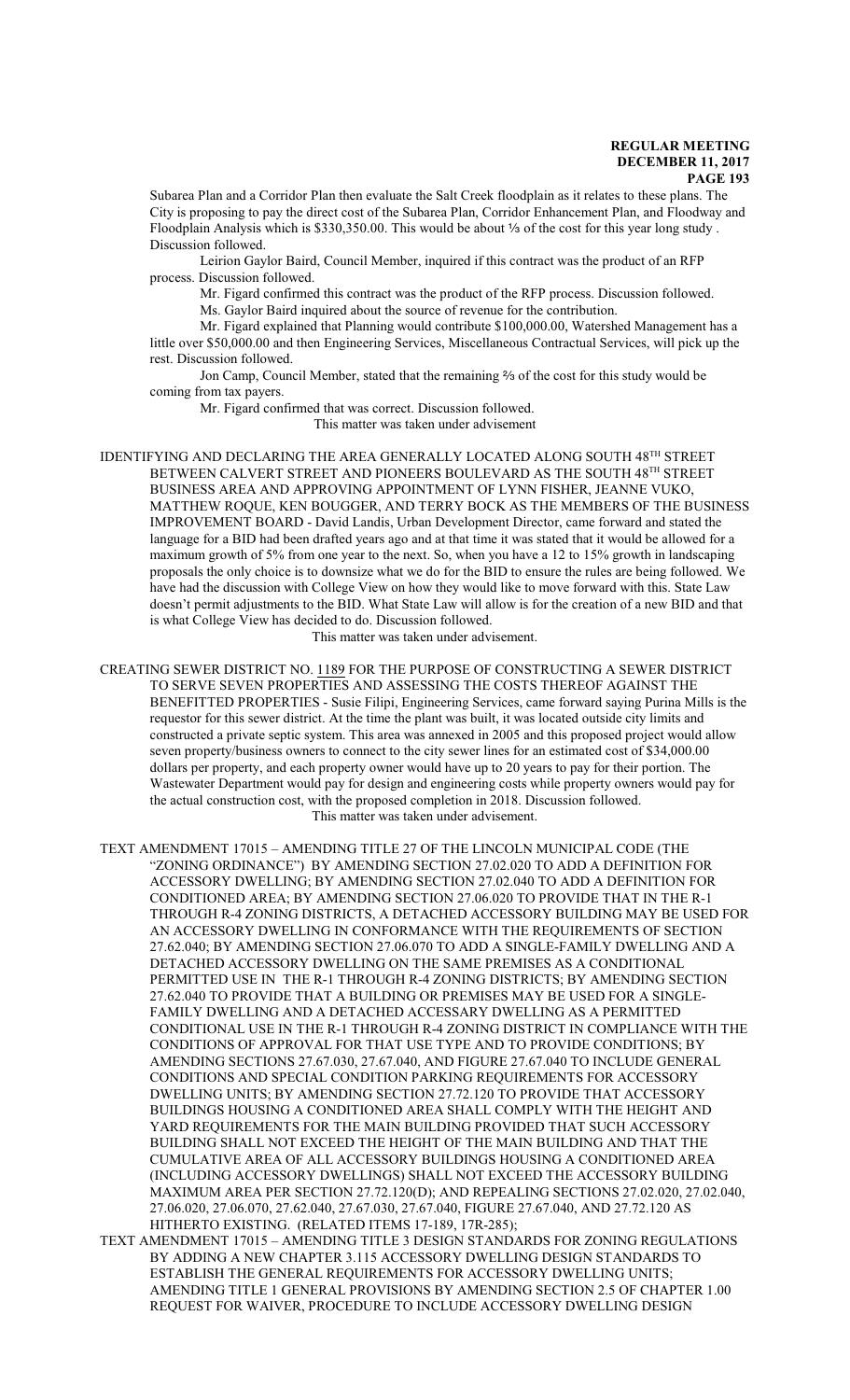STANDARDS AS PROVIDED FOR IN CHAPTER 3.115 OF THE CITY OF LINCOLN DESIGN STANDARDS; REPEALING SECTION 2.5 OF CHAPTER 1.00 AS HITHERTO EXISTING; AMENDING TITLE 3 DESIGN STANDARDS FOR ZONING REGULATIONS BY AMENDING SECTION 2 OF CHAPTER 3.75 NEIGHBORHOOD DESIGN STANDARDS TO ESTABLISH THAT CONSTRUCTION OF DETACHED ACCESSORY DWELLINGS DOES NOT REQUIRE REVIEW UNDER THESE DESIGN STANDARDS, BUT SHALL FOLLOW THE DESIGN STANDARDS FOR ACCESSORY DWELLINGS IN CHAPTER 3.115 OF THE CITY OF LINCOLN DESIGN STANDARDS; AND REPEALING SECTION 2 OF CHAPTER 3.75 AS HITHERTO EXISTING. (RELATED ITEMS 17-189, 17R-285) (ACTION DATE: 12/18/17) - Andrew Thierolf, Planning Department, came forward and stated this text amendment will increase the opportunities of having accessory dwellings in the city. About a year ago, Council requested that Planning explore ideas of a text amendment for accessory dwellings. To do this, a group of neighborhood representatives, homebuilders and other stakeholders was assembled. There were several discussions with the Neighborhood Association and the Mayor's Neighborhood Roundtable to share information and gather input on the proposed text amendment. In the R-1 thru R-4 Districts, accessory dwellings would be allowed as a conditional use on lots that already have enough area for a duplex . This proposal only allows for the density already permitted on qualifying lots, although it does increase choices for constructions of those additional dwellings. Currently, in the R-5 thru R-8 Districts, two detached single-family dwellings are allowed on one lot. Each dwelling must meet the required lot area of a single-family dwelling. With this proposal, each dwelling would only need to meet the required lot area of a two-family dwelling. Discussion followed.

Jon Camp, Council Member, asked if you have a single family home with a detached garage would you still be allowed to build another detached building.

Mr. Thierolf said yes, you could have multiple detached dwellings provided you are within the area requirements. Discussion followed.

Ann Post, Baylor Evnen, 1248 O Street, Suite 600, came forward on behalf of Home Builders Association saying they are in favor of these text amendments. Discussion followed.

Dan Klein, 1960 SW 112<sup>th</sup> Street, came forward in favor of these text amendments. Discussion followed.

This matter was taken under advisement.

# **COUNCIL ACTION**

### **REPORTS OF CITY OFFICERS**

APPROVING A CONTRACT AMONG THE CITY OF LINCOLN, LANCASTER COUNTY, LINCOLN-LANCASTER COUNTY PUBLIC BUILDING COMMISSION, AND MIDWEST OFFICE AUTOMATIONS FOR COST-PER-COPY SERVICES, PURSUANT TO BID NO. 17-199, FOR A FOUR YEAR TERM WITH THE OPTION TO RENEW FOR ONE ADDITIONAL FOUR YEAR TERM - CLERK read the following resolution, introduced by Jane Raybould, Jon Camp moved its adoption:

A-90800 BE IT RESOLVED by the City Council of the City of Lincoln, Nebraska: That the attached Contract among the City of Lincoln, Lancaster County, Lincoln-Lancaster County Public Building Commission, and Midwest Office Automations for Cost-Per-Copy Services, pursuant to Bill No. 17-199, for a four year term with the option to renew for one additional four year term, upon the terms as set forth in said Contract, is hereby approved and the Mayor is authorized to execute the same on behalf of the City of Lincoln.

Introduced by Jane Raybould

Seconded by Eskridge & carried by the following vote: AYES: Camp, Christensen, Eskridge, Gaylor Baird, Shobe, Lamm; NAYS: None; ABSENT: Raybould.

APPROVING THE DISTRIBUTION OF FUNDS REPRESENTING INTEREST EARNINGS ON SHORT-TERM INVESTMENTS OF IDLE FUNDS DURING THE MONTH ENDED OCTOBER 31, 2017 - CLERK read the following resolution, introduced by Carl Eskridge, who moved its adoption:<br>A-90801 BE IT RESOLVED by the City Council of the City of Lincoln, Nebras

BE IT RESOLVED by the City Council of the City of Lincoln, Nebraska:

That during the month ended October 31, 2017 \$227,310.92 was earned from the investments of "IDLE FUNDS". The same is hereby distributed to the various funds on the pro-rata basis using the balance of each fund and allocating a portion of the interest on the ratio that such balance bears to the total of all funds balances.

Introduced by Carl Eskridge

Seconded by Gaylor Baird & carried by the following vote: AYES: Camp, Christensen, Eskridge, Gaylor Baird, Shobe, Lamm; NAYS: None; ABSENT: Raybould.

CLERK'S LETTER AND MAYOR'S APPROVAL OF RESOLUTIONS A-90796 AND A-90798 ADOPTED BY THE CITY COUNCIL ON DECEMBER 4, 2017 AND GIVEN TO MAYOR'S OFFICE ON DECEMBER 5, 2017 - CLERK presented said report which was placed on file in the Office of the City Clerk. **(27-1)**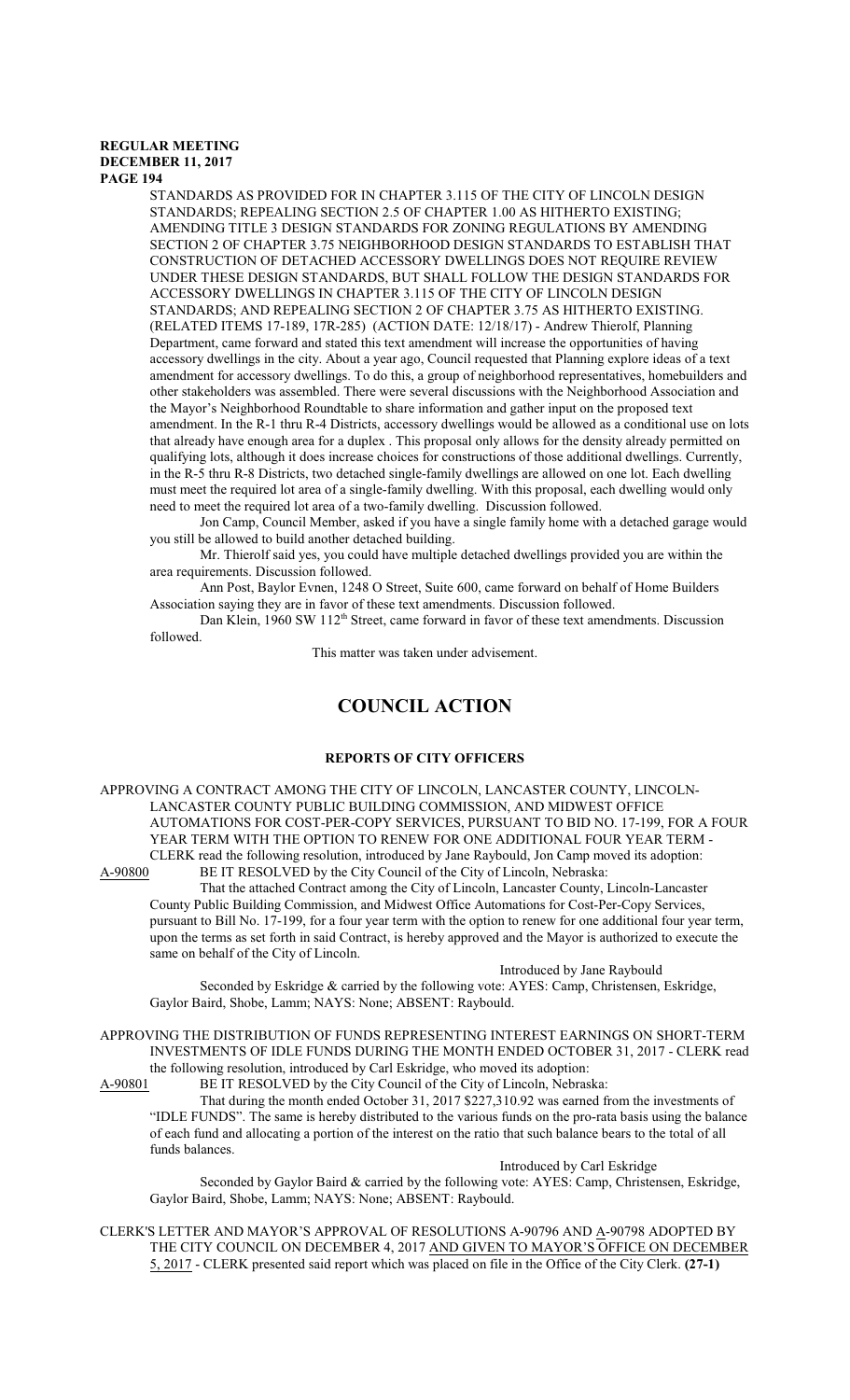### **PETITIONS & COMMUNICATIONS**

### **PLACED ON FILE IN THE OFFICE OF THE CITY CLERK:**

Administrative Amendment No. 17070, to Special Permit No. 1940A, Cardinal Heights CUP, approved by the Planning Director on November 30, 2017, to delete the common recreation facility and change the outlot to a duplex, generally located at W. Redberry Lane and W. Thatcher Lane.

## **LIQUOR RESOLUTIONS**

APPLICATION OF OVATIONS FOOD SERVICES, L.P. DBA SPECTRA FOOD SERVICES & HOSPITALITY FOR A CLASS I LIQUOR LICENSE AND A CLASS E ENTERTAINMENT DISTRICT LIQUOR LICENSE AT 350 CANOPY STREET, SUITE #120 - PRIOR to reading.

SHOBE Moved to continue Public Hearing and Action one week to 12/18/17. Seconded by Lamm & carried by the following vote: AYES: Camp, Christensen, Eskridge, Gaylor Baird, Lamm, Shobe; NAYS: None; ABSENT: Raybould.

MANAGER APPLICATION OF BRIAN T. KRAJEWSKI FOR OVATIONS FOOD SERVICES, L.P. DBA SPECTRA FOOD SERVICES & HOSPITALITY AT 350 CANOPY STREET, SUITE #120 - PRIOR to reading:

SHOBE Moved to continue Public Hearing and Action one week to 12/18/17. Seconded by Lamm & carried by the following vote: AYES: Camp, Christensen, Eskridge, Gaylor Baird, Lamm, Shobe; NAYS: None; ABSENT: Raybould.

### **PUBLIC HEARING - RESOLUTIONS**

ASSESSING THE COSTS INCURRED FOR CUTTING, CLEARING AND REMOVING WEEDS AGAINST THE VARIOUS BENEFITTED PROPERTIES FOR THE PERIOD OF JANUARY 1, 2017 THROUGH DECEMBER 31, 2017 - PRIOR to reading:

CAMP Moved Motion to Amend #1 Bill No. 17R-283 as follows:

Remove No. 105 (Downs, Heidi N) for weed removal costs incurred at 7301 Ballard Ave. From the Weed Assessment Tax Report to be assessed against the corresponding properties.

Seconded by Lamm & carried by the following vote: AYES: Camp, Christensen, Eskridge, Gaylor Baird, Lamm, Shobe; NAYS: None; ABSENT: Raybould.

CLERK Read the following resolution, introduced by Jon Camp, who moved its adoption as amended: A-90802 BE IT RESOLVED by the City Council of the City of Lincoln, Nebraska: That the costs for cutting, clearing, and removing weeds and other worthless vegetation as shown

on the attached Weed Assessment Tax Report for January 1, 2017 through December 31, 2017 be and the same are hereby assessed against the properties set opposite each amount, as shown on Attachment "A". Introduced by Jon Camp

Seconded by Lamm & carried by the following vote: AYES: Camp, Christensen, Eskridge, Gaylor Baird, Shobe, Lamm; NAYS: None; ABSENT: Raybould.

APPROVING A PURCHASE AGREEMENT BETWEEN THE CITY OF LINCOLN AND HOMETOWN TROLLEY (DOUBLE K, INC.) FOR COMPRESSED NATURAL GAS LOW FLOOR TROLLEYS, PURSUANT TO RFP NO. 17-164, FOR A FIVE YEAR TERM - CLERK read the following resolution, introduced by Jon Camp, who moved its adoption:<br>A-90803 BE IT RESOLVED by the City Council of

BE IT RESOLVED by the City Council of the City of Lincoln, Nebraska:

That the attached Contract between the City of Lincoln and Hometown Trolley (Double K, Inc.) for Compressed Natural Gas Low Floor Trolleys, pursuant to RFP No. 17-164, for a five year term, upon the terms as set forth in said Contract, is hereby approved and the Mayor is authorized to execute the same on behalf of the City of Lincoln.

Introduced by Jon Camp

Seconded by Eskridge & carried by the following vote: AYES: Camp, Christensen, Eskridge, Gaylor Baird, Shobe, Lamm; NAYS: None; ABSENT: Raybould.

APPROVING A BIKE SHARE SYSTEM EQUIPMENT AGREEMENT IN THE AMOUNT OF \$775,192.00 BETWEEN B-CYCLE AND THE CITY OF LINCOLN FOR THE PURCHASE OF EQUIPMENT. (RELATED ITEMS: 17R-286, 17R-287) - PRIOR to reading:

GAYLOR BAIRD Moved Motion to Amend #1 Bill No. 17R-286 as follows:

Insert the attached pages 1-7 in lieu thereof pages 1-7 of the current Contract attachment. Seconded by Eskridge & carried by the following vote: AYES: Camp, Christensen, Eskridge, Gaylor Baird, Lamm, Shobe; NAYS: None; ABSENT: Raybould.

CLERK Read the following resolution, introduced by Jon Camp, who moved its adoption as amended:<br>A-90804 BE IT RESOLVED by the City Council of the City of Lincoln, Nebraska: BE IT RESOLVED by the City Council of the City of Lincoln, Nebraska:

That the Bike Share System Equipment Agreement in the amount of \$775,192.00 between B-Cycle and the City of Lincoln for the purchase of equipment, upon the terms and conditions as set forth in said Agreement, is hereby approved and the Mayor is authorized to execute the same on behalf of the City of Lincoln.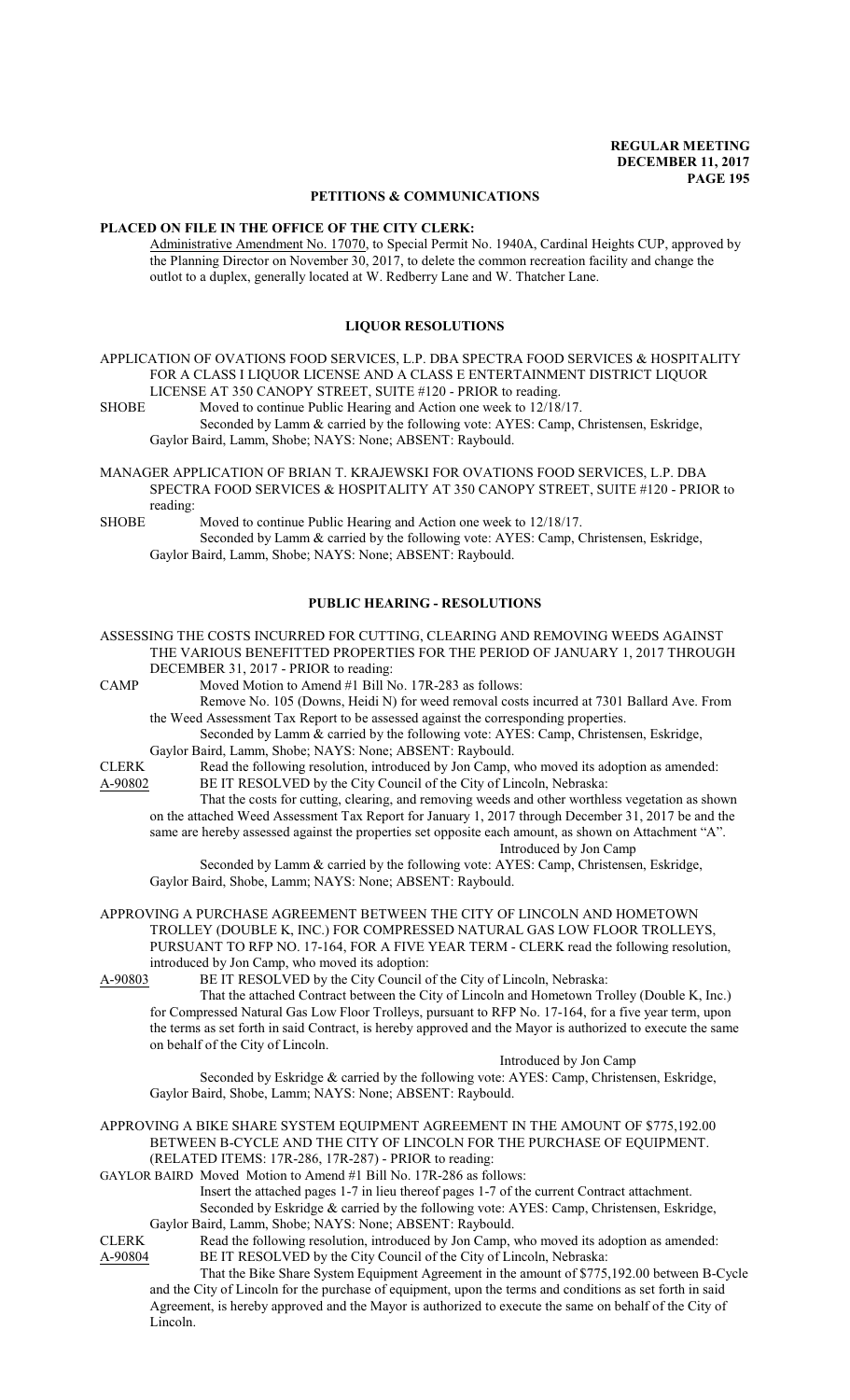#### Introduced by Jon Camp

Seconded by Eskridge & carried by the following vote: AYES: Camp, Christensen, Eskridge, Gaylor Baird, Shobe, Lamm; NAYS: None; ABSENT: Raybould.

APPROVING A 2-YEAR BIKE SHARE OPERATIONS AND MAINTENANCE AGREEMENT IN THE AMOUNT OF \$659,510.00 BETWEEN B-CYCLE AND THE CITY OF LINCOLN FOR ONGOING MAINTENANCE OF THE CITY OF LINCOLN BIKE SHARE PROGRAM. (RELATED ITEMS: 17R-286, 17R-287) - CLERK read the following resolution, introduced by Jon Camp, who moved its adoption:<br>A-90805 BE IT RESOLVED by the City Council of the City of Lincoln, Nebraska: BE IT RESOLVED by the City Council of the City of Lincoln, Nebraska:

That the 2-Year Bike Share Operations and Maintenance Agreement in the amount of \$659,510.00 between B-Cycle and the City of Lincoln for ongoing maintenance of the City of Lincoln Bike Share Program, upon the terms and conditions as set forth in said Agreement, is hereby approved and the Mayor is authorized to execute the same on behalf of the City of Lincoln.

Introduced by Jon Camp

Seconded by Eskridge & carried by the following vote: AYES: Camp, Christensen, Eskridge, Gaylor Baird, Shobe, Lamm; NAYS: None; ABSENT: Raybould.

### ACCEPTING THE REPORT OF NEW AND PENDING CLAIMS AGAINST THE CITY AND APPROVING DISPOSITION OF CLAIMS SET FORTH FOR THE PERIOD OF NOVEMBER 16-30, 2017 - PRIOR to reading:

ESKRIDGE Moved Motion to Amend #1 Bill No. 17R-288 as follows:

On Line 10, the claim of Halftime Sports Bar & Grill should be removed from the list of DENIED CLAIMS.

Seconded by Gaylor Baird & carried by the following vote: AYES: Camp, Christensen, Eskridge, Gaylor Baird, Lamm, Shobe; NAYS: None; ABSENT: Raybould.<br>CLERK Read the following resolution. introduced by Jon Camp.

Read the following resolution, introduced by Jon Camp, who moved its adoption as amended: A-90806 BE IT RESOLVED by the City Council of the City of Lincoln, Nebraska:

That the claims listed in the attached report, marked as Exhibit "A", dated November 30, 2017, of various new and pending tort claims filed against the City of Lincoln with the Office of the City Attorney or the Office of the City Clerk, as well as claims which have been disposed of, are hereby received as required by Neb. Rev. Stat. § 13-905 (Reissue 1997). The dispositions of claims by the Office of the City Attorney, as shown by the attached report, are hereby approved:

|              | <b>DENIED CLAIMS</b>        |                        |                       | <b>ALLOWED/SETTLED CLAIMS</b> |  |
|--------------|-----------------------------|------------------------|-----------------------|-------------------------------|--|
|              | Halftime Sports Bar & Grill | <del>\$12,292.00</del> | Ann Romjue            | \$4,505.64                    |  |
| David Petsch |                             | 4,426.46               | Chris Blann           | 8,000.00                      |  |
|              |                             |                        | Frontier Group        | 13,452.54                     |  |
|              |                             |                        | Kadi Larson           | 2,325.64                      |  |
|              |                             |                        | <b>Shelly LeFever</b> | 1,200.00                      |  |
|              |                             |                        | Thomas Huff           | 2,332.39                      |  |
|              |                             |                        | William Beede         | 359.76                        |  |
|              |                             |                        |                       |                               |  |

The City Attorney is hereby directed to mail to the various claimants listed herein a copy of this resolution which shows the final disposition of their claim.

Introduced by Jon Camp

Seconded by Eskridge & carried by the following vote: AYES: Camp, Christensen, Eskridge, Gaylor Baird, Shobe, Lamm; NAYS: None; ABSENT: Raybould.

APPROVING AN INTERLOCAL AGREEMENT BETWEEN THE RAILROAD TRANSPORTATION SAFETY DISTRICT AND THE CITY TO TRANSFER FUNDING TO THE RTSD FUNDING FOR THE 33 $^{\text{\tiny RD}}$  & CORNHUSKER PROJECT AND TO ACCEPT THE OWNERSHIP AND MAINTENANCE OF THE SAFETY IMPROVEMENTS IN THE AREA - CLERK read the following resolution, introduced by Jon Camp, who moved its adoption:<br>A-90807 WHEREAS, the Interlo

WHEREAS, the Interlocal Cooperation Act, Neb. Rev. Stat. § 13-801, et seq., permits local governmental units to cooperate with other such units to make the most efficient use of their powers on the

basis of mutual advantage; and

WHEREAS, the City of Lincoln and the Lincoln-Lancaster County Railroad Transportation Safety District desire to cooperate with each other for funding maintenance of the 33<sup>rd</sup> & Cornhusker Project safety improvements.

NOW, THEREFORE, BE IT RESOLVED by the City Council of the City of Lincoln, Nebraska:

That the attached Interlocal Agreement between the City and RTSD in connection with funding for the 33<sup>rd</sup> & Cornhusker Project and to accept ownership and maintenance of the safety improvements is hereby approved and the Mayor is authorized to execute the same on behalf of the City of Lincoln. Introduced by Jon Camp

Seconded by Eskridge & carried by the following vote: AYES: Camp, Christensen, Eskridge, Gaylor Baird, Shobe, Lamm; NAYS: None; ABSENT: Raybould.

IDENTIFYING AND DECLARING THE AREA GENERALLY LOCATED ALONG SOUTH 48<sup>TH</sup> STREET BETWEEN CALVERT STREET AND PIONEERS BOULEVARD AS THE SOUTH  $48^{\mathrm{TH}}$  STREET BUSINESS AREA AND APPROVING APPOINTMENT OF LYNN FISHER, JEANNE VUKO, MATTHEW ROQUE, KEN BOUGGER, AND TERRY BOCK AS THE MEMBERS OF THE BUSINESS IMPROVEMENT BOARD - CLERK read the following resolution, introduced by Jon Camp, who moved its adoption: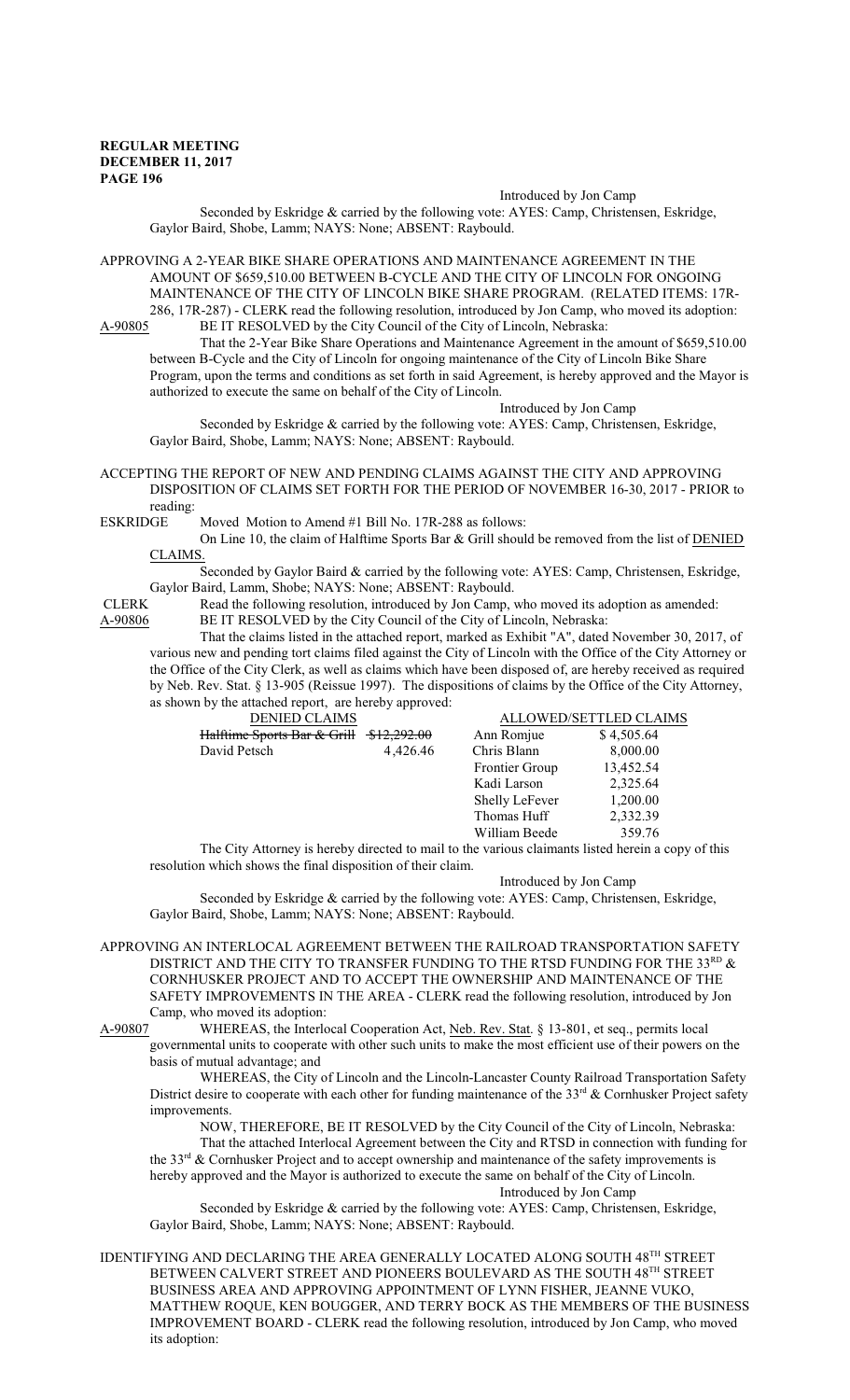A-90808 WHEREAS, the City is authorized by the Business Improvement District Act (*Neb. Rev. Stat.* §§ 19-4015-19-4038) (the "Act") to create Business Improvement Districts within an established business area of the City zoned for Business, Public, or Commercial purposes to provide means to raise the necessary funds for the purpose of providing and maintaining the improvements authorized by the Act; and

WHEREAS, the City wishes to identify a Business Area to be improved as provided in the Act and appoint a Business Improvement Board to study and make recommendations to the City Council for the establishment of a plan or plans for improvements in the Business Area consistent with the Act; and

WHEREAS, the area generally located along South 48<sup>th</sup> Street between Calvert Street and Pioneers Boulevard, as shown in Attachment "A" attached hereto and incorporated herein by this reference, consists of land zoned for Business, Public, or Commercial purposes under the City of Lincoln Zoning Code. NOW, THEREFORE, BE IT RESOLVED by the City Council of the City of Lincoln, Nebraska:

1. The Area described in Attachment "A" is eligible to be and is hereby declared to be an established Business Area of the City of Lincoln to be known as the "College View Business Area".

2. The Mayor has appointed, and the City Council hereby approves, the following persons consisting of property owners, residents, business operators, or users of space within the South 48<sup>th</sup> Street Business Area as members of a Business Improvement Board to be known as the "College View Business Improvement Board":

Matthew Roque Jeanne Vuko Ken Bougger Terry Bock Lynn Fisher

3. The above-named members of the College View Business Improvement Board have agreed to and shall serve without compensation for a one year term or until their successors are appointed and qualified as provided under the Act.

4. The College View Business Improvement Board shall make recommendations to the City Council for the establishment of a plan or plans for the maintenance of improvements in the College View Business Area.

5. The College View Business Improvement Board may make recommendations to the City Council on the proposed boundaries for any Business Improvement Districts to be established in the College View Business Area. The Board may also make recommendations as to the use of funds collected in any type of assessments, if any, related to any Business Improvement District established in the College View Business Area.

6. The College View Business Improvement Board shall comply with the Act including selecting from its members a Chairperson and Secretary and meeting according to law and such rules and by-laws as the Board shall adopt.

Introduced by Jon Camp

Seconded by Eskridge & carried by the following vote: AYES: Camp, Christensen, Eskridge, Gaylor Baird, Shobe, Lamm; NAYS: None; ABSENT: Raybould.

# **PUBLIC HEARING ORDINANCES - 2ND READING & RELATED RESOLUTIONS - SEE BELOW**

CREATING SEWER DISTRICT NO. 1189 FOR THE PURPOSE OF CONSTRUCTING A SEWER DISTRICT TO SERVE SEVEN PROPERTIES AND ASSESSING THE COSTS THEREOF AGAINST THE BENEFITTED PROPERTIES - CLERK read an ordinance, introduced by Jon Camp, creating Sewer District No. 1189, designating the real estate to be benefitted, providing for assessment of the costs of the improvements constructed therein, providing for the acquisition of easements and additional right-of-way, if necessary, and repealing all ordinances or parts of ordinances in conflict herewith, the second time.

TEXT AMENDMENT 17015 – AMENDING TITLE 27 OF THE LINCOLN MUNICIPAL CODE (THE "ZONING ORDINANCE") BY AMENDING SECTION 27.02.020 TO ADD A DEFINITION FOR ACCESSORY DWELLING; BY AMENDING SECTION 27.02.040 TO ADD A DEFINITION FOR CONDITIONED AREA; BY AMENDING SECTION 27.06.020 TO PROVIDE THAT IN THE R-1 THROUGH R-4 ZONING DISTRICTS, A DETACHED ACCESSORY BUILDING MAY BE USED FOR AN ACCESSORY DWELLING IN CONFORMANCE WITH THE REQUIREMENTS OF SECTION 27.62.040; BY AMENDING SECTION 27.06.070 TO ADD A SINGLE-FAMILY DWELLING AND A DETACHED ACCESSORY DWELLING ON THE SAME PREMISES AS A CONDITIONAL PERMITTED USE IN THE R-1 THROUGH R-4 ZONING DISTRICTS; BY AMENDING SECTION 27.62.040 TO PROVIDE THAT A BUILDING OR PREMISES MAY BE USED FOR A SINGLE-FAMILY DWELLING AND A DETACHED ACCESSARY DWELLING AS A PERMITTED CONDITIONAL USE IN THE R-1 THROUGH R-4 ZONING DISTRICT IN COMPLIANCE WITH THE CONDITIONS OF APPROVAL FOR THAT USE TYPE AND TO PROVIDE CONDITIONS; BY AMENDING SECTIONS 27.67.030, 27.67.040, AND FIGURE 27.67.040 TO INCLUDE GENERAL CONDITIONS AND SPECIAL CONDITION PARKING REQUIREMENTS FOR ACCESSORY DWELLING UNITS; BY AMENDING SECTION 27.72.120 TO PROVIDE THAT ACCESSORY BUILDINGS HOUSING A CONDITIONED AREA SHALL COMPLY WITH THE HEIGHT AND YARD REQUIREMENTS FOR THE MAIN BUILDING PROVIDED THAT SUCH ACCESSORY BUILDING SHALL NOT EXCEED THE HEIGHT OF THE MAIN BUILDING AND THAT THE CUMULATIVE AREA OF ALL ACCESSORY BUILDINGS HOUSING A CONDITIONED AREA (INCLUDING ACCESSORY DWELLINGS) SHALL NOT EXCEED THE ACCESSORY BUILDING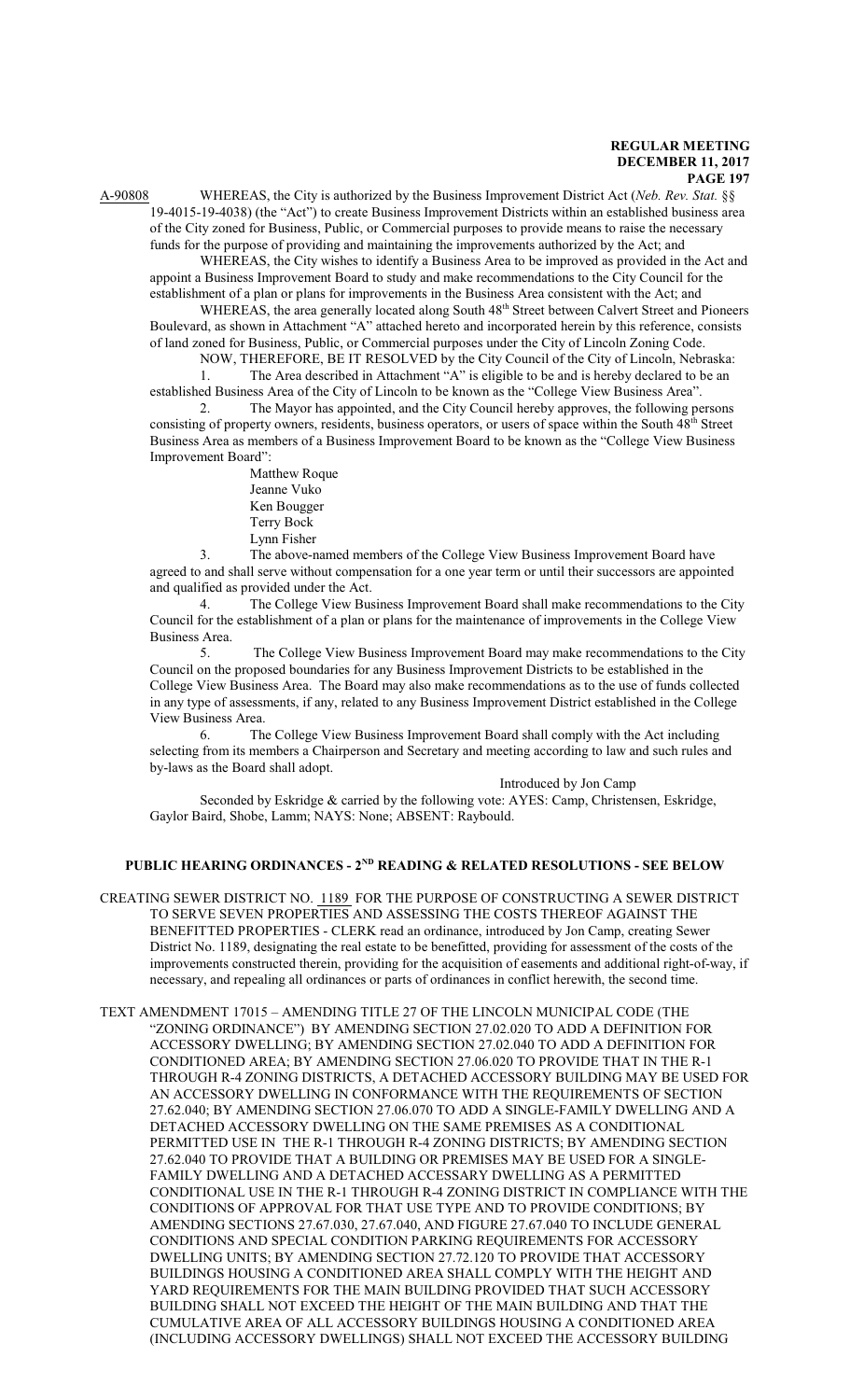MAXIMUM AREA PER SECTION 27.72.120(D); AND REPEALING SECTIONS 27.02.020, 27.02.040, 27.06.020, 27.06.070, 27.62.040, 27.67.030, 27.67.040, FIGURE 27.67.040, AND 27.72.120 AS HITHERTO EXISTING. (RELATED ITEMS 17-189, 17R-285) - CLERK read an ordinance, introduced by Jon Camp, amending Title 27 of the Lincoln Municipal Code (the "Zoning Ordinance") by amending Section 27.02.020 to add a definition for Accessory Dwelling; by amending Section 27.02.040 to add a definition for Conditioned Area; by amending Section 27.06.020 to provide that in the R-1 through R-4 zoning districts a detached accessory building may be used for an accessory dwelling in conformance with the requirements of Section 27.62.040; by amending Section 27.06.070 to add a single-family dwelling and a detached accessory dwelling on the same premises as a conditional permitted use in the R-1 through R-4 zoning districts; by amending Section 27.62.040 to provide that a building or premises may be used for a single-family dwelling and a detached accessary dwelling as a permitted conditional use in the R-1 through R-4 zoning district in compliance with the conditions of approval for that use type; by amending Sections 27.67.030, 27.67.040, and Figure 27.67.040 to include general conditions and special condition parking requirements for accessory dwelling units; by amending Section 27.72.120 to provide that accessory buildings having a conditioned area shall comply with the height and yard requirements for the main building provided that such accessory building shall not exceed the height of the main building; and repealing Sections 27.02.020, 27.02.040, 27.06.020, 27.06.070, 27.62.040, 27.67.030, 27.67.040, Figure 27.67.040, and 27.72.120 as hitherto existing, the second time.

TEXT AMENDMENT 17015 – AMENDING TITLE 3 DESIGN STANDARDS FOR ZONING REGULATIONS BY ADDING A NEW CHAPTER 3.115 ACCESSORY DWELLING DESIGN STANDARDS TO ESTABLISH THE GENERAL REQUIREMENTS FOR ACCESSORY DWELLING UNITS; AMENDING TITLE 1 GENERAL PROVISIONS BY AMENDING SECTION 2.5 OF CHAPTER 1.00 REQUEST FOR WAIVER, PROCEDURE TO INCLUDE ACCESSORY DWELLING DESIGN STANDARDS AS PROVIDED FOR IN CHAPTER 3.115 OF THE CITY OF LINCOLN DESIGN STANDARDS; REPEALING SECTION 2.5 OF CHAPTER 1.00 AS HITHERTO EXISTING; AMENDING TITLE 3 DESIGN STANDARDS FOR ZONING REGULATIONS BY AMENDING SECTION 2 OF CHAPTER 3.75 NEIGHBORHOOD DESIGN STANDARDS TO ESTABLISH THAT CONSTRUCTION OF DETACHED ACCESSORY DWELLINGS DOES NOT REQUIRE REVIEW UNDER THESE DESIGN STANDARDS, BUT SHALL FOLLOW THE DESIGN STANDARDS FOR ACCESSORY DWELLINGS IN CHAPTER 3.115 OF THE CITY OF LINCOLN DESIGN STANDARDS; AND REPEALING SECTION 2 OF CHAPTER 3.75 AS HITHERTO EXISTING. (RELATED ITEMS 17-189, 17R-285) (ACTION DATE: 12/18/17)

# **ORDINANCES - 3RD READING & RELATED RESOLUTIONS**

APPROVING A LEASE AGREEMENT BETWEEN THE CITY OF LINCOLN AND EXTENET SYSTEMS, INC. FOR THE PURPOSE OF INSTALLING SMALL CELL WIRELESS TECHNOLOGY ON CITY OWNED STREET LIGHT POLES - CLERK read an ordinance, introduced by Bennie Shobe, accepting and approving the Master Lease Agreement between the City of Lincoln and ExteNet Systems, Inc. for the purpose of installing small cell wireless technology on City owned street light poles, the third time. SHOBE Moved to pass the ordinance as read.

Seconded by Eskridge & carried by the following vote: AYES: Camp, Christensen, Eskridge, Gaylor Baird, Lamm, Shobe: NAYS: None; ABSENT: Raybould.

The ordinance, being numbered **#20588**, is recorded in Ordinance Book 34.

ADDING A NEW SECTION 9.08.120 TO PROVIDE FOR PROCEDURES FOR POLICE OFFICERS IN ISSUING CITATIONS FOR A VIOLATION OF THE CITY CODE AND GROUNDS FOR DETERMINING IF DETENTION IS NECESSARY - CLERK read an ordinance, introduced by Bennie Shobe, amending Chapter 9.08 of the Lincoln Municipal Code to add a new section numbered 9.08.120 to provide for procedures for police officers in issuing citations for a violation of the city code and grounds for determining if detention is necessary, the third time.

SHOBE Moved to pass the ordinance as read. Seconded by Eskridge & carried by the following vote: AYES: Camp, Christensen, Eskridge, Gaylor Baird, Lamm, Shobe: NAYS: None; ABSENT: Raybould. The ordinance, being numbered **#20589**, is recorded in Ordinance Book 34.

CONSENT AMENDMENTS ORDINANCE AMENDING SECTIONS 24.05.240, 24.05.250, AND 24.05.270 TO MOVE EXAMINATION RESPONSIBILITIES TO THE EXAMINING BOARD OF PLUMBERS AND REPEALING SECTIONS 24.05.240, 24.05.250, AND 24.05.270 OF THE LINCOLN MUNICIPAL CODE AS HITHERTO EXISTING - CLERK read an ordinance, introduced by Bennie Shobe, amending Sections 24.05.240, 24.05.250, and 24.05.270 of the Lincoln Municipal Code to move examination responsibilities to the Examining Board of Plumbers and repealing Sections 24.05.240, 24.05.250, and 24.05.270 of the Lincoln Municipal Code as hitherto existing, the third time.

SHOBE Moved to pass the ordinance as read.

Seconded by Eskridge & carried by the following vote: AYES: Camp, Christensen, Eskridge, Gaylor Baird, Lamm, Shobe: NAYS: None; ABSENT: Raybould.

The ordinance, being numbered **#20590**, is recorded in Ordinance Book 34.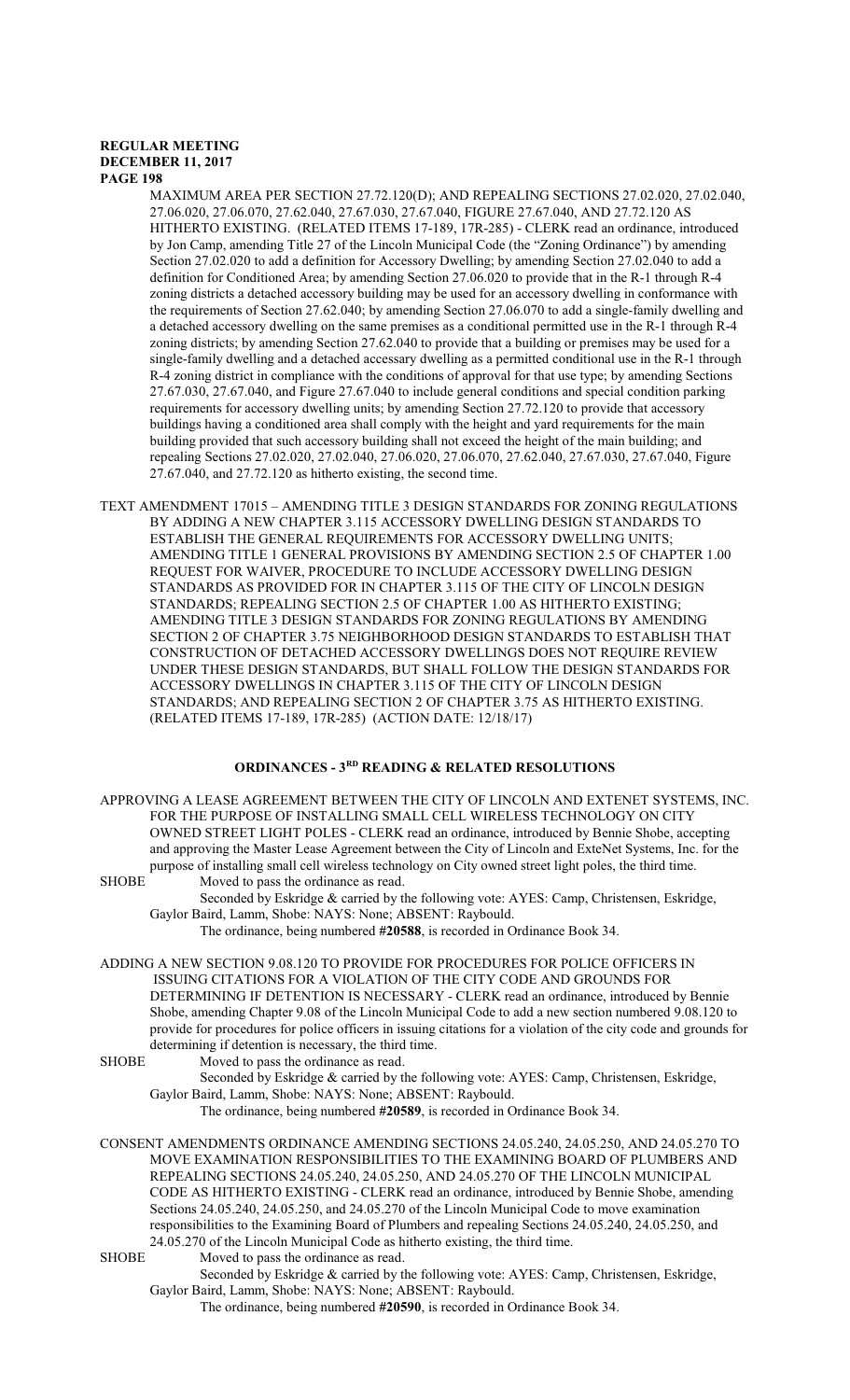AMENDING SECTION 9.24.140 TO PROVIDE FOR MORE SPECIFIC TERMS AND CONDITIONS FOR LARCENY; AMENDING SECTION 9.24.160 TO RAISE THE MAXIMUM LEVEL FOR THEFT OF SERVICES COVERED UNDER THE CODE; BY ADDING A NEW SECTION 9.24.165 TITLED CONSOLIDATION OF THEFT OFFENSES TO PROVIDE FOR THE PROSECUTION OF CONDUCT IN SECTIONS 9.24.120 TO 9.24.160 AS A SINGLE OFFENSE EMBRACING THE SEPARATELY ENUMERATED OFFENSES; AMENDING SECTION 9.24.190 TO PROVIDE MORE CLEAR AND DEFINITE TERMS AND CONDITIONS FOR LOITERING AND TRESPASSING; AND REPEALING SECTIONS 9.24.140, 9.24.160, AND 9.24.190 OF THE LINCOLN MUNICIPAL CODE AS HITHERTO EXISTING - CLERK read an ordinance, introduced by Bennie Shobe, amending Chapter 9.24 of the Lincoln Municipal Code by amending Section 9.24.140 Larceny; Defined to provide for more specific terms and conditions for Larceny; by amending Section 9.24.160 Theft of Services to raise the maximum level for theft of services covered under the Code; by adding a new section numbered Section 9.24.165 titled Consolidation of Theft Offenses to provide for the prosecution of conduct in Sections 9.24.120 to 9.24.160 as a single offense embracing the separately enumerated offenses; and by amending Section 9.24.190 Loitering and Trespass; Windowpeeping as Evidence to provide more clear and definite terms and conditions for Loitering and Trespassing; and repealing Sections 9.24.140, 9.24.160, and 9.24.190 as hitherto existing, the third time.

SHOBE Moved to pass the ordinance as read.

Seconded by Eskridge & carried by the following vote: AYES: Camp, Christensen, Eskridge, Gaylor Baird, Lamm, Shobe: NAYS: None; ABSENT: Raybould.

The ordinance, being numbered **#20591**, is recorded in Ordinance Book 34.

AMENDING SECTION 10.06.080 TO ALLOW FOR ENFORCEMENT OF PENALTIES FOR REFUSAL TO SIGN TRAFFIC CITATIONS AND REPEALING SECTION 10.06.080 OF THE LINCOLN MUNICIPAL CODE AS HITHERTO EXISTING - CLERK read an ordinance, introduced by Bennie Shobe, amending Title 10 of the Lincoln Municipal Code relating to persons who refuse to sign citations issued to them by police officers, the third time.

SHOBE Moved to pass the ordinance as read.

Seconded by Eskridge & carried by the following vote: AYES: Camp, Christensen, Eskridge, Gaylor Baird, Lamm, Shobe: NAYS: None; ABSENT: Raybould.

The ordinance, being numbered **#20592**, is recorded in Ordinance Book 34.

AMENDING SECTIONS 10.08.010, 10.08.020, 10.08.040, AND 10.08.050 TO BE CONSISTENT WITH STATE LAW AND ALLOW FOR ENFORCEMENT OF THE LAW REGARDING MOTOR VEHICLE REGISTRATION AND LICENSE PLATES AND REPEALING SECTIONS 10.08.010, 10.08.020, 10.08.040, AND 10.08.050 OF THE LINCOLN MUNICIPAL CODE AS HITHERTO EXISTING - CLERK read an ordinance, introduced by Bennie Shobe, amending Title 10 of the Lincoln Municipal Code relating to registration of motor vehicles and trailers, the third time.

SHOBE Moved to pass the ordinance as read.

Seconded by Eskridge & carried by the following vote: AYES: Camp, Christensen, Eskridge, Gaylor Baird, Lamm, Shobe: NAYS: None; ABSENT: Raybould.

The ordinance, being numbered **#20593**, is recorded in Ordinance Book 34.

AMENDING SECTION 10.12.030 TO ADD NEW TRAFFIC CONTROL RED ARROW TO THE TRAFFIC CONTROL LEGEND; AMENDING SECTIONS 10.14.200(B) AND 10.14.220 TO ADD LANGUAGE ON HOW DRIVERS SHALL PROCEED IN TRAFFIC WHEN THERE IS A STEADY CIRCULAR RED LIGHT OR RED ARROW; AND REPEALING SECTIONS 10.12.030, 10.14.200, AND 10.14.220 OF THE LINCOLN MUNICIPAL CODE AS HITHERTO EXISTING - CLERK read an ordinance, introduced by Bennie Shobe, amending Chapter 10.12 of the Lincoln Municipal Code relating to Traffic Control Devices by amending Section 10.12.030 to add new traffic control Red Arrow to the Traffic Control Legend; amending Chapter 10.14 relating to Rules of the Road by amending Section 10.14.200(b) relating to U-Turn Only at Street Intersections; and amending Section 10.14.220 relating to Turns Restricted at Intersections With Automatic Signals to add language on how drivers shall proceed in traffic when there is a steady circular red light or red arrow; and repealing Sections 10.12.030, 10.14.200, and 10.14.220 of the Lincoln Municipal Code as hitherto existing, the third time.

SHOBE Moved to pass the ordinance as read.

Seconded by Eskridge & carried by the following vote: AYES: Camp, Christensen, Eskridge, Gaylor Baird, Lamm, Shobe: NAYS: None; ABSENT: Raybould. The ordinance, being numbered **#20594**, is recorded in Ordinance Book 34.

AMENDING SECTION 10.14.190 TO PROVIDE THAT LEFT TURNS SHALL BE MADE, AS NEARLY AS PRACTICABLE, IN THE EXTREME LEFT-HAND LANE AND REPEALING SECTION 10.14.190 OF THE LINCOLN MUNICIPAL CODE AS HITHERTO EXISTING - CLERK read an ordinance, introduced by Bennie Shobe, amending Section 10.14.190 of the Lincoln Municipal Code to provide that left turns shall be made, as nearly as practicable, in the extreme left-hand lane and repealing Section 10.14.190 of the Lincoln Municipal Code as hitherto existing, the third time.

SHOBE Moved to pass the ordinance as read.

Seconded by Eskridge & carried by the following vote: AYES: Camp, Christensen, Eskridge, Gaylor Baird, Lamm, Shobe: NAYS: None; ABSENT: Raybould.

The ordinance, being numbered **#20595**, is recorded in Ordinance Book 34.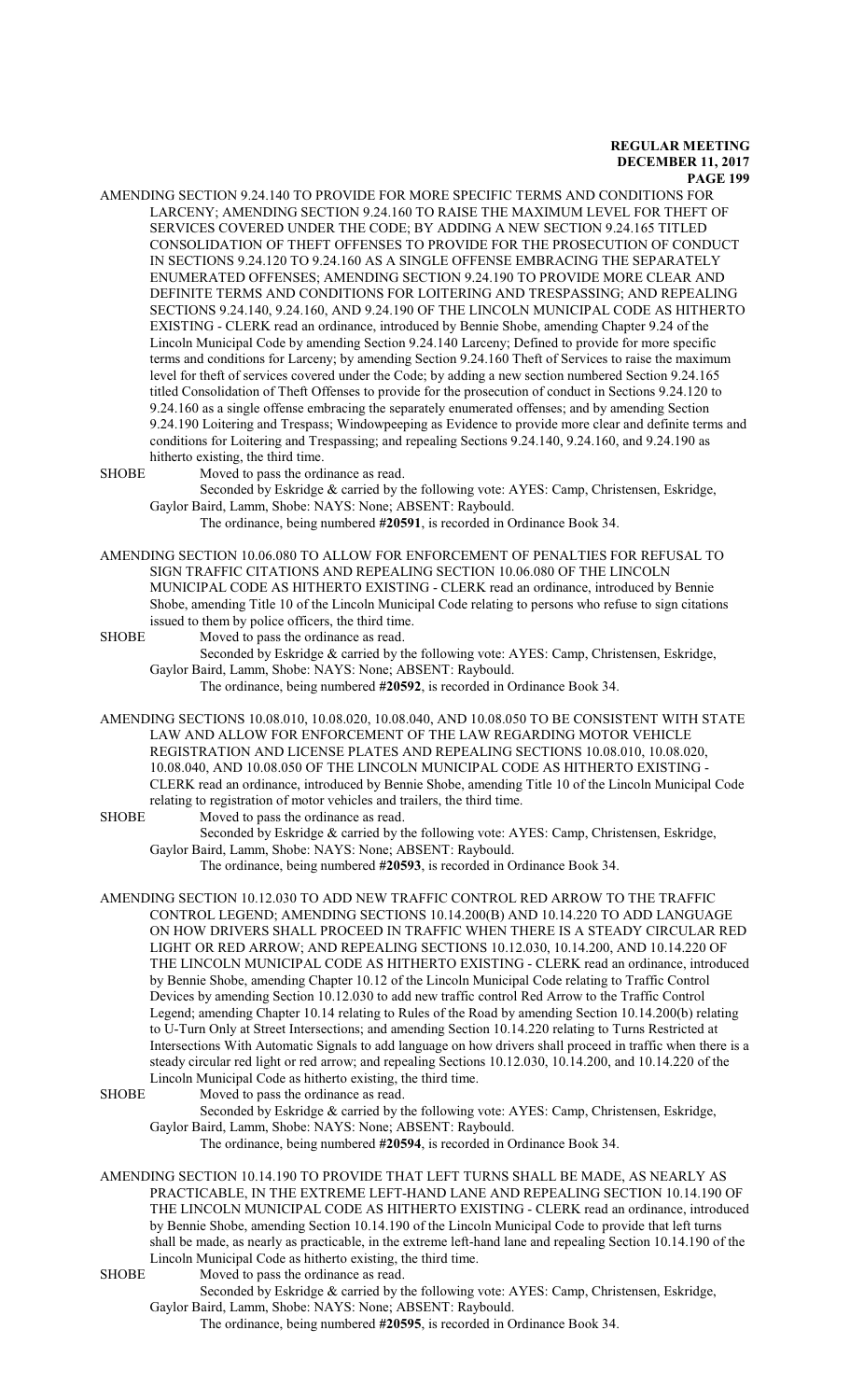#### **REGULAR MEETING DECEMBER 11, 2017**

# **PAGE 200**

AMENDING SECTION 10.14.420 TO HAVE A PENALTY CONSISTENT WITH STATE LAW FOR THE SAME VIOLATION AND REPEALING SECTION 10.14.420 OF THE LINCOLN MUNICIPAL CODE AS HITHERTO EXISTING - CLERK read an ordinance, introduced by Bennie Shobe, amending Section 10.14.420 of the Lincoln Municipal Code to have a penalty consistent with state law for the same violation and repealing Section 10.14.420 of the Lincoln Municipal Code as hitherto existing, the third time. SHOBE Moved to pass the ordinance as read.

Seconded by Eskridge & carried by the following vote: AYES: Camp, Christensen, Eskridge, Gaylor Baird, Lamm, Shobe: NAYS: None; ABSENT: Raybould.

The ordinance, being numbered **#20596**, is recorded in Ordinance Book 34.

AMENDING SECTION 10.16.030 TO BE CONSISTENT WITH STATE LAW AND REPEALING SECTION 10.16.030 OF THE LINCOLN MUNICIPAL CODE AS HITHERTO EXISTING - CLERK read an ordinance, introduced by Bennie Shobe, amending Section 10.16.030 of the Lincoln Municipal Code to be consistent with state law and repealing Section 10.16.030 of the Lincoln Municipal Code as hitherto existing, the third time.

SHOBE Moved to pass the ordinance as read.

Seconded by Eskridge & carried by the following vote: AYES: Camp, Christensen, Eskridge, Gaylor Baird, Lamm, Shobe: NAYS: None; ABSENT: Raybould.

The ordinance, being numbered **#20597**, is recorded in Ordinance Book 34.

AMENDING SECTION 10.16.063 PURSUANT TO RECENT CHANGES TO NEB. REV. STAT. § 60-4, 108 AND NEB. REV. STAT. § 60-4, 109 TO ALLOW A SENTENCE OF PROBATION WITHOUT FURTHER LICENSE REVOCATION AFTER CONVICTION FOR THIS OFFENSE AND REPEALING SECTION 10.16.063 OF THE LINCOLN MUNICIPAL CODE AS HITHERTO EXISTING - CLERK read an ordinance, introduced by Bennie Shobe, amending Title 10 of the Lincoln Municipal Code relating to driving a motor vehicle while having an operator's license that has been suspended, revoked, or impounded, the third time.

SHOBE Moved to pass the ordinance as read.

Seconded by Eskridge & carried by the following vote: AYES: Camp, Christensen, Eskridge, Gaylor Baird, Lamm, Shobe: NAYS: None; ABSENT: Raybould.

The ordinance, being numbered **#20598**, is recorded in Ordinance Book 34.

AMENDING SECTION 10.16.065 TO BE CONSISTENT WITH STATE LAW FOR THE SAME OFFENSES PURSUANT TO NEB. REV. STAT. § 60-4, 108 AND REPEALING SECTION 10.16.065 OF THE LINCOLN MUNICIPAL CODE AS HITHERTO EXISTING - CLERK read an ordinance, introduced by Bennie Shobe, amending Title 10 of the Lincoln Municipal Code relating to driving a motor vehicle while having an operator's license that has been suspended, revoked, or impounded, the third time.

# SHOBE Moved to pass the ordinance as read.

Seconded by Eskridge & carried by the following vote: AYES: Camp, Christensen, Eskridge, Gaylor Baird, Lamm, Shobe: NAYS: None; ABSENT: Raybould.

The ordinance, being numbered **#20599**, is recorded in Ordinance Book 34.

AMENDING SECTION 10.30.080 TO CLARIFY WHERE SOLICITING ACTIVITIES ARE PROHIBITED TO PROTECT PEDESTRIAN AND MOTOR VEHICLE SAFETY AND REPEALING SECTION 10.30.080 OF THE LINCOLN MUNICIPAL CODE AS HITHERTO EXISTING - PRIOR to reading:

SHOBE Moved Motion to amend Bill No. 17-173 by replacing the Ordinance introduced November 20, 2017 with a Substitute Ordinance which is attached hereto.

Seconded by Lamm & carried by the following vote: AYES: Camp, Christensen, Eskridge, Gaylor Baird, Lamm, Shobe; NAYS: None; ABSENT: Raybould.

CLERK Read an ordinance, introduced by Bennie Shobe, amending Section 10.30.080 of the Lincoln Municipal Code relating to Pedestrians; Soliciting Employment, Business, or Contribution Prohibited; and repealing Section 10.30.080 of the Lincoln Municipal Code as hitherto existing, the third time.

SHOBE Moved to pass the ordinance as amended.

Seconded by Eskridge & carried by the following vote: AYES: Camp, Christensen, Eskridge, Gaylor Baird, Lamm, Shobe: NAYS: None; ABSENT: Raybould.

The ordinance, being numbered **#20600**, is recorded in Ordinance Book 34.

AMENDING SECTION 10.32.070 TO CLARIFY THAT ANY MOTOR VEHICLE THAT EXCEEDS THE PROHIBITED LENGTH OR WIDTH WITH OR WITHOUT A TRAILER ATTACHED CANNOT BE PARKED IN CERTAIN RESIDENTIAL ZONING DISTRICTS AND REPEALING SECTION 10.32.070 OF THE LINCOLN MUNICIPAL CODE AS HITHERTO EXISTING - CLERK read an ordinance, introduced by Bennie Shobe, amending Section 10.32.070 of the Lincoln Municipal Code relating to Parking of Vehicle on Street Adjacent to Residentially Zoned Property and repealing Section 10.32.070 of the Lincoln Municipal Code as hitherto existing, the third time.

SHOBE Moved to pass the ordinance as read.

Seconded by Eskridge & carried by the following vote: AYES: Camp, Christensen, Eskridge, Gaylor Baird, Lamm, Shobe: NAYS: None; ABSENT: Raybould.

The ordinance, being numbered **#20601**, is recorded in Ordinance Book 34.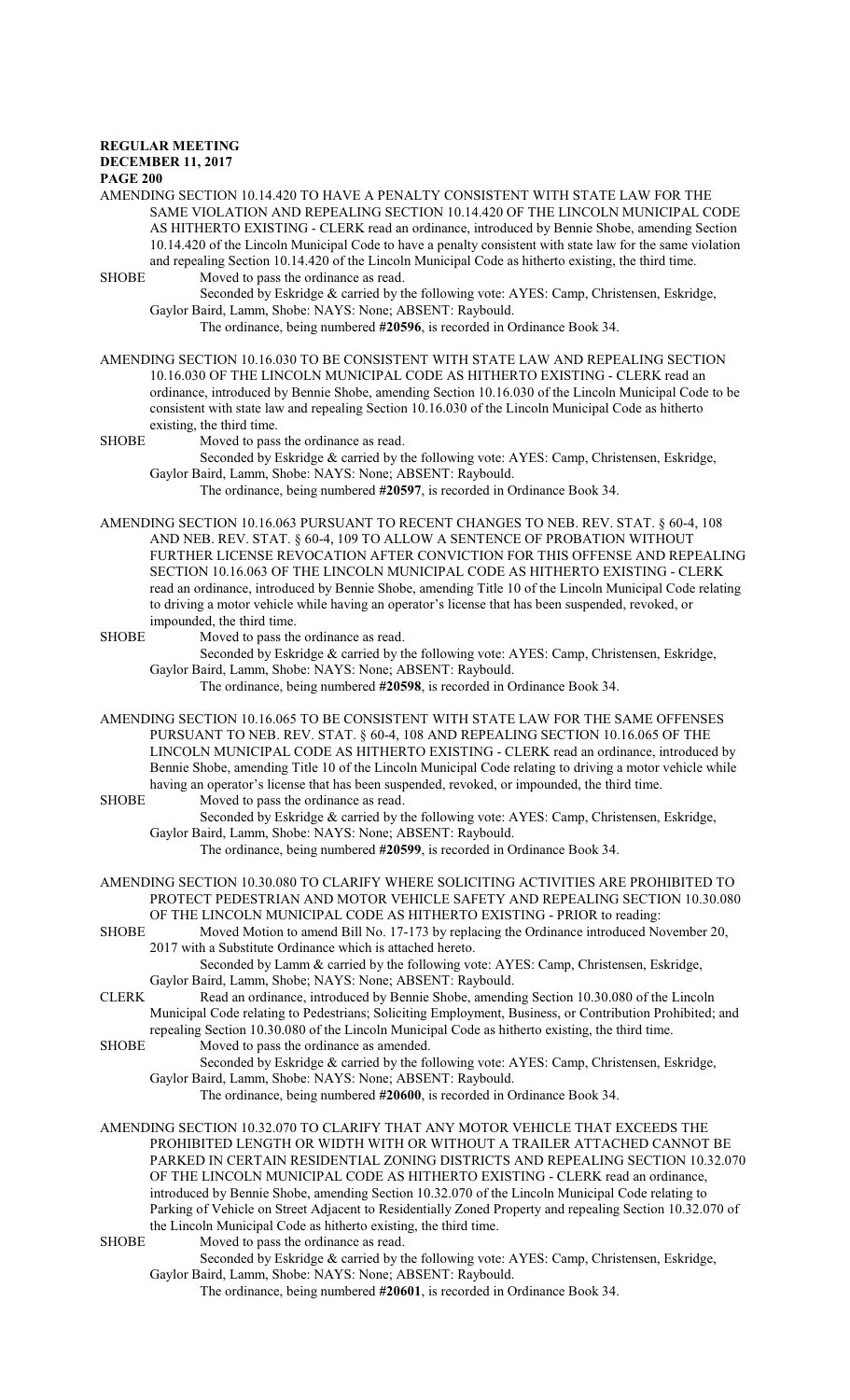| <b>SHOBE</b> | CONSENT AMENDMENT ORDINANCE AMENDING SECTION 2.42.040 TO MOVE THE WORKFORCE<br>INVESTMENT OPPORTUNITY ADMINISTRATION FROM THE URBAN DEVELOPMENT<br>DEPARTMENT TO THE MAYOR'S OFFICE AND REPEALING SECTION 2.42.040 OF THE<br>LINCOLN MUNICIPAL CODE AS HITHERTO EXISTING - CLERK read an ordinance, introduced by<br>Bennie Shobe, amending Section 2.42.040 of the Lincoln Municipal Code to move the Workforce<br>Investment Opportunity Administration from the Urban Development Department to the Mayor's Office<br>and repealing Section 2.42.040 of the Lincoln Municipal Code as hitherto existing, the third time.<br>Moved to pass the ordinance as read.<br>Seconded by Eskridge & carried by the following vote: AYES: Camp, Christensen, Eskridge, |
|--------------|-----------------------------------------------------------------------------------------------------------------------------------------------------------------------------------------------------------------------------------------------------------------------------------------------------------------------------------------------------------------------------------------------------------------------------------------------------------------------------------------------------------------------------------------------------------------------------------------------------------------------------------------------------------------------------------------------------------------------------------------------------------------|
|              | Gaylor Baird, Lamm, Shobe: NAYS: None; ABSENT: Raybould.                                                                                                                                                                                                                                                                                                                                                                                                                                                                                                                                                                                                                                                                                                        |
|              | The ordinance, being numbered #20602, is recorded in Ordinance Book 34.                                                                                                                                                                                                                                                                                                                                                                                                                                                                                                                                                                                                                                                                                         |
|              | CONSENT AMENDMENTS ORDINANCE AMENDING SECTION 8.08.030 TO DECLARE THE VIOLATION<br>OF THIS CODE SECTION TO BE A PUBLIC NUISANCE RATHER THAN A CRIME AND<br>REPEALING SECTION 8.08.030 OF THE LINCOLN MUNICIPAL CODE AS HITHERTO EXISTING -<br>CLERK read an ordinance, introduced by Bennie Shobe, amending Section 8.08.030 of the Lincoln<br>Municipal Code to declare the violation of this code section to be a public nuisance rather than a crime and<br>repealing Section 8.08.030 of the Lincoln Municipal Code as hitherto existing, the third time.                                                                                                                                                                                                   |
| <b>SHOBE</b> | Moved to pass the ordinance as read.                                                                                                                                                                                                                                                                                                                                                                                                                                                                                                                                                                                                                                                                                                                            |
|              | Seconded by Eskridge & carried by the following vote: AYES: Camp, Christensen, Eskridge,<br>Gaylor Baird, Lamm, Shobe: NAYS: None; ABSENT: Raybould.                                                                                                                                                                                                                                                                                                                                                                                                                                                                                                                                                                                                            |
|              | The ordinance, being numbered #20603, is recorded in Ordinance Book 34.                                                                                                                                                                                                                                                                                                                                                                                                                                                                                                                                                                                                                                                                                         |
|              | CONSENT AMENDMENTS ORDINANCE AMENDING SECTION 9.36.090 TO ALLOW FOR THE<br>TRANSPORTATION OF LEGAL FIREWORKS WITHOUT PRIOR NOTIFICATION OF THE<br>LINCOLN POLICE DEPARTMENT AND REPEALING SECTION 9.36.090 OF THE LINCOLN<br>MUNICIPAL CODE AS HITHERTO EXISTING - CLERK read an ordinance, introduced by Bennie<br>Shobe, amending Section 9.36.090 of the Lincoln Municipal Code to allow for the transportation of legal<br>fireworks without prior notification of the Lincoln Police Department and repealing Section 9.36.090 of the<br>Lincoln Municipal Code as hitherto existing, the third time.                                                                                                                                                      |
| <b>SHOBE</b> | Moved to pass the ordinance as read.                                                                                                                                                                                                                                                                                                                                                                                                                                                                                                                                                                                                                                                                                                                            |
|              | Seconded by Eskridge & carried by the following vote: AYES: Camp, Christensen, Eskridge,                                                                                                                                                                                                                                                                                                                                                                                                                                                                                                                                                                                                                                                                        |
|              | Gaylor Baird, Lamm, Shobe: NAYS: None; ABSENT: Raybould.<br>The ordinance, being numbered #20604, is recorded in Ordinance Book 34.                                                                                                                                                                                                                                                                                                                                                                                                                                                                                                                                                                                                                             |
|              | CONSENT AMENDMENTS ORDINANCE AMENDING SECTION 4.04.020 TO CLARIFY THAT THE<br>CHARTER REVISION COMMISSION IS REQUIRED TO MEET A MINIMUM OF ONCE                                                                                                                                                                                                                                                                                                                                                                                                                                                                                                                                                                                                                 |

CHARTER REVISION COMMISSION IS REQUIRED TO MEET A MINIMUM OF 0 ANNUALLY RATHER THAN TWICE ANNUALLY AND REPEALING SECTION 4.04.020 OF THE LINCOLN MUNICIPAL CODE AS HITHERTO EXISTING - CLERK read an ordinance, introduced by Bennie Shobe, amending Chapter 4.04 of the Lincoln Municipal Code to clarify that the Charter Revision Commission is required to meet a minimum of once annually rather than twice annually and repealing Section 4.04.020 of the Lincoln Municipal Code as hitherto existing, the third time.

SHOBE Moved to pass the ordinance as read. Seconded by Eskridge & carried by the following vote: AYES: Camp, Christensen, Eskridge, Gaylor Baird, Lamm, Shobe: NAYS: None; ABSENT: Raybould.

The ordinance, being numbered **#20605**, is recorded in Ordinance Book 34.

TECHNICAL AMENDMENTS ORDINANCE AMENDING SECTIONS 20.06.040, 20.06.237, 20.10.230, 20.10.235, AND 24.05.220 TO REFLECT THE CORRECT REFERENCES TO THE RECENTLY ADOPTED LINCOLN MECHANICAL CODE AND LINCOLN PLUMBING CODE, AND REPEALING SECTIONS 20.06.040, 20.06.237, 20.10.230, 20.10.235, AND 24.05.220 OF THE LINCOLN MUNICIPAL CODE AS HITHERTO EXISTING - CLERK read an ordinance, introduced by Bennie Shobe, amending Chapter 20.06 of the Lincoln Municipal Code relating to Lincoln Building Code by amending Sections 20.06.040 and 20.06.237 to reflect the correct references to the recently adopted Lincoln Mechanical Code and Lincoln Plumbing Code chapters; amending Section 20.10 relating to Lincoln Residential Building Code by amending Sections 20.10.230 and 20.10.235 to reflect the correct references to the recently adopted Lincoln Mechanical Code chapter; amending Chapter 24.05 relating to Gas Piping Code by amending Section 24.05.220 to reflect the correct references to the recently adopted Lincoln Plumbing Code chapter; and repealing Sections 20.06.040, 20.06.237, 20.10.230, 20.10.235, and 24.05.220 as hitherto existing, the third time.

SHOBE Moved to pass the ordinance as read.

Seconded by Eskridge & carried by the following vote: AYES: Camp, Christensen, Eskridge, Gaylor Baird, Lamm, Shobe: NAYS: None; ABSENT: Raybould.

The ordinance, being numbered **#20606**, is recorded in Ordinance Book 34.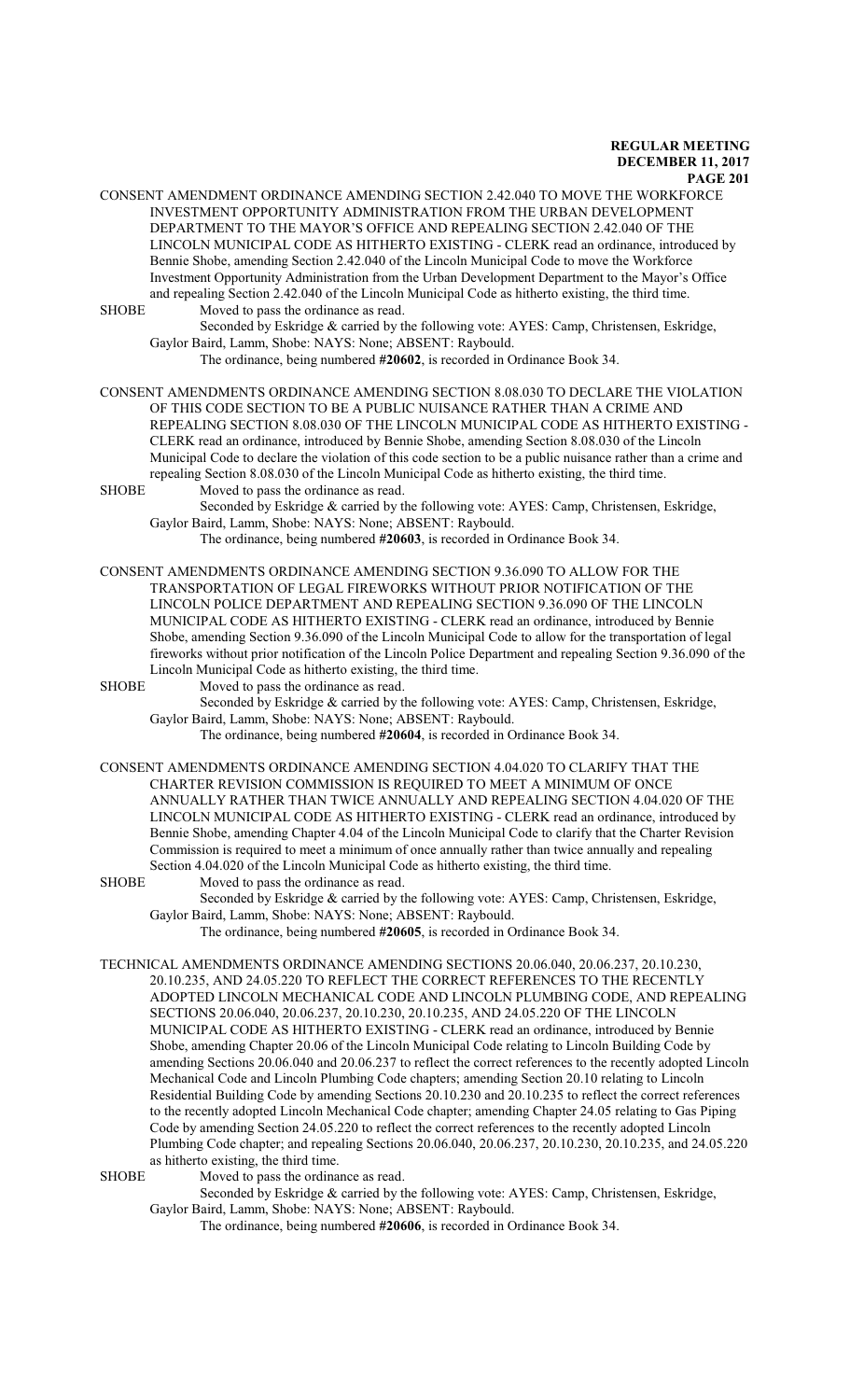#### **REGULAR MEETING DECEMBER 11, 2017**

### **PAGE 202**

CONSENT AMENDMENTS ORDINANCE REPEALING SECTION 10.32.025 AS THE VOLUNTEER POSITION OF CITIZEN HANDICAPPED PARKING PATROL OFFICER IS NO LONGER BEING UTILIZED BY THE LINCOLN POLICE DEPARTMENT - CLERK read an ordinance, introduced by Bennie Shobe, repealing Section 10.32.025 from the Lincoln Municipal Code as the volunteer position of Citizen Handicapped Parking Patrol Officer is no longer being utilized by the Lincoln Police Department, the third time.

SHOBE Moved to pass the ordinance as read.

Seconded by Eskridge & carried by the following vote: AYES: Camp, Christensen, Eskridge, Gaylor Baird, Lamm, Shobe: NAYS: None; ABSENT: Raybould.

The ordinance, being numbered **#20607**, is recorded in Ordinance Book 34.

CONSENT AMENDMENTS ORDINANCE AMENDING SECTION 2.32.110 TO ELIMINATE THE PROVISION FOR THE FEE CHARGED BY THE POLICE DEPARTMENT FOR ACCIDENT REPORTS AND REPEALING SECTION 2.32.110 OF THE LINCOLN MUNICIPAL CODE AS HITHERTO EXISTING - CLERK read an ordinance, introduced by Bennie Shobe, amending Section 2.32.110 of the Lincoln Municipal Code to eliminate the provision for the fee charged by the Police Department for accident reports and repealing Section 2.32.110 of the Lincoln Municipal Code as hitherto existing, the third time.

SHOBE Moved to pass the ordinance as read.

Seconded by Eskridge & carried by the following vote: AYES: Camp, Christensen, Eskridge, Gaylor Baird, Lamm, Shobe: NAYS: None; ABSENT: Raybould.

The ordinance, being numbered **#20608**, is recorded in Ordinance Book 34.

CONSENT AMENDMENTS ORDINANCE AMENDING SECTION 9.20.080 TO REPLACE THE PROHIBITION AGAINST PROFANE OR ABUSIVE LANGUAGE WITH PROHIBITION AGAINST REPEATED PANHANDLING AND REPEALING SECTION 9.20.080 OF THE LINCOLN MUNICIPAL CODE AS HITHERTO EXISTING - CLERK read an ordinance, introduced by Bennie Shobe, amending Section 9.20.080 of the Lincoln Municipal Code to replace the prohibition against profane or abusive language with a prohibition against repeated panhandling and repealing Section 9.20.080 of the Lincoln Municipal Code as hitherto existing, the third time.

SHOBE Moved to pass the ordinance as read.

Seconded by Eskridge & carried by the following vote: AYES: Camp, Christensen, Eskridge, Gaylor Baird, Lamm, Shobe: NAYS: None; ABSENT: Raybould.

The ordinance, being numbered **#20609**, is recorded in Ordinance Book 34.

## **RESOLUTIONS - 1ST READING**

APPROVING A MEMORANDUM OF UNDERSTANDING BETWEEN THE NEBRASKA DEPARTMENT OF HEALTH AND HUMAN SERVICES AND THE CITY OF LINCOLN ON BEHALF OF THE LINCOLN-LANCASTER COUNTY HEALTH DEPARTMENT FOR NDHHS TO PROVIDE HEPATITIS C TESTING SUPPLIES. *(CONSENT)*

APPOINTING ANDY HUNZEKER AND DR. LUCAS SABALKA TO THE LINCOLN ELECTRIC SYSTEM ADMINISTRATIVE BOARD FOR TERMS EXPIRING DECEMBER 31, 2020. *(CONSENT)*

REAPPOINTING SARAH PEETZ TO THE LINCOLN ELECTRIC SYSTEM ADMINISTRATIVE BOARD FOR A TERM EXPIRING DECEMBER 31, 2020. *(CONSENT)*

REAPPOINTING JONATHAN REHM, JANE MERLISS, AND RACHEL ZENG TO THE COMMISSION ON HUMAN RIGHTS FOR TERMS EXPIRING DECEMBER 31, 2020. *(CONSENT)*

APPOINTING DOUG GIBBS AND JANI MARTINEZ TO THE CHARTER REVISION COMMISSION FOR TERMS EXPIRING JULY 15, 2021. *(CONSENT)*

REAPPOINTING MIKE DONLAN, BRETT EBERT, AND STEVE GUITTAR TO THE CHARTER REVISION COMMISSION FOR TERMS EXPIRING JULY 15, 2020. *(CONSENT)*

REAPPOINTING JOSE J. SOTO AND CLANCY WOOLMAN TO THE CHARTER REVISION COMMISSION FOR TERMS EXPIRING JULY 15, 2021. *(CONSENT)*

- APPROVING A MANAGEMENT AGREEMENT BETWEEN THE CITY OF LINCOLN ON BEHALF OF THE PARKS AND RECREATION DEPARTMENT AND SCOTT CARLSON FOR THE MANAGEMENT OF THE HOLMES GOLF CLUBHOUSE FOR A FOUR YEAR PERIOD.
- APPROVING A RESOLUTION IN SUPPORT OF LINCOLN ENVIRONMENTAL ACTION PLAN (LEAP) AS A MEANS TO ESTABLISH CONSENSUS IN MOVING FORWARD WITH CRITICAL INITIATIVES IN THE AREAS OF ENERGY, LAND USE, TRANSPORTATION, WASTE MANAGEMENT, AND WATER RESOURCES.